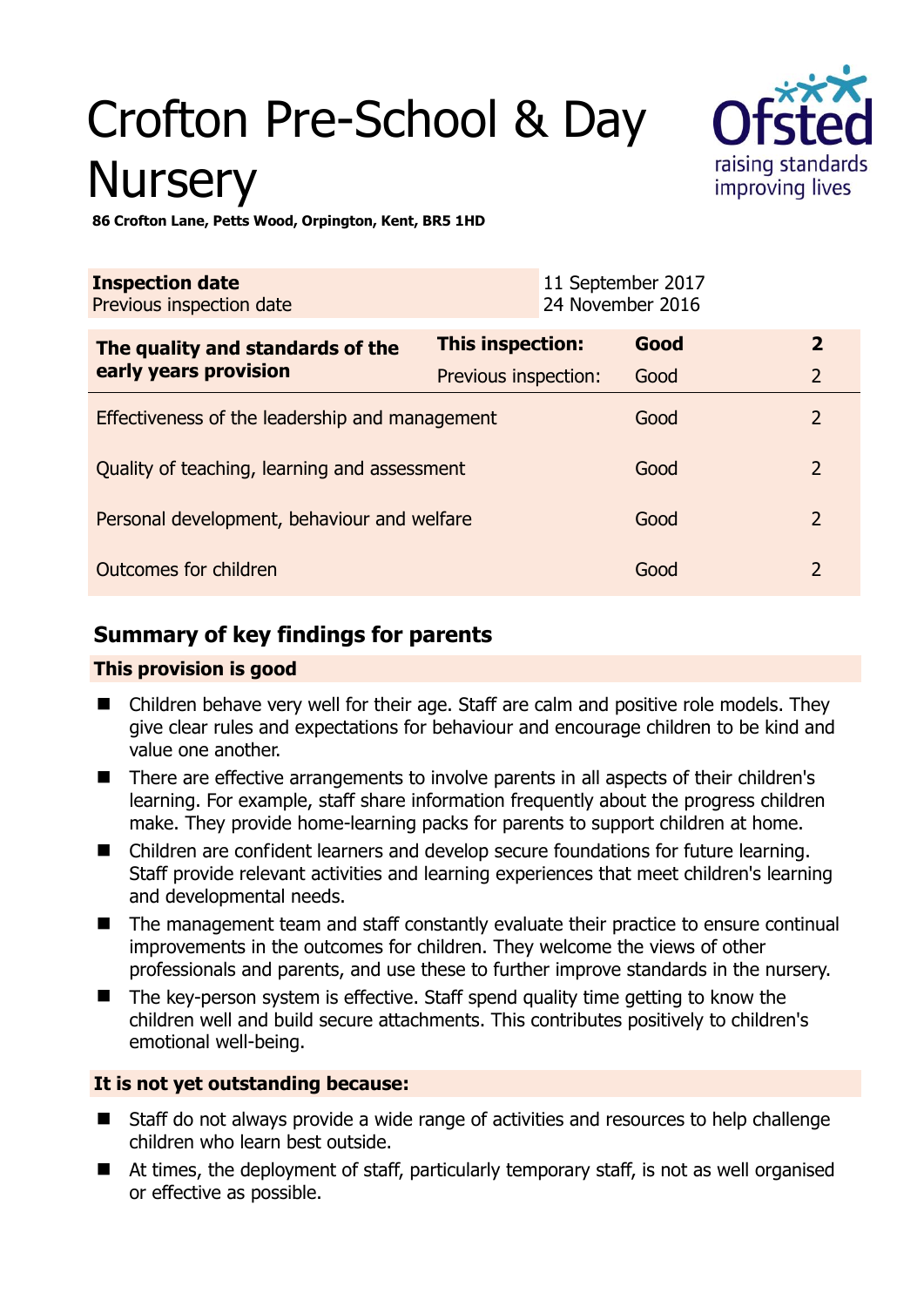## **What the setting needs to do to improve further**

#### **To further improve the quality of the early years provision the provider should:**

- extend further the learning opportunities in the outdoor play area to help stimulate and develop the curiosity of children who learn best outside
- review the deployment of staff, particularly temporary staff, to help support and extend children's learning even further.

#### **Inspection activities**

- The inspector had a tour of the premises with the manager.
- The inspector observed children at play and staff interactions with them.
- The inspector carried out joint observations with the manager and held discussions about children's learning.
- The inspector took into account the views of parents spoken to on the day of the inspection.
- The inspector spoke to members of staff and children, and held meetings with the management team.

**Inspector**  Josephine Afful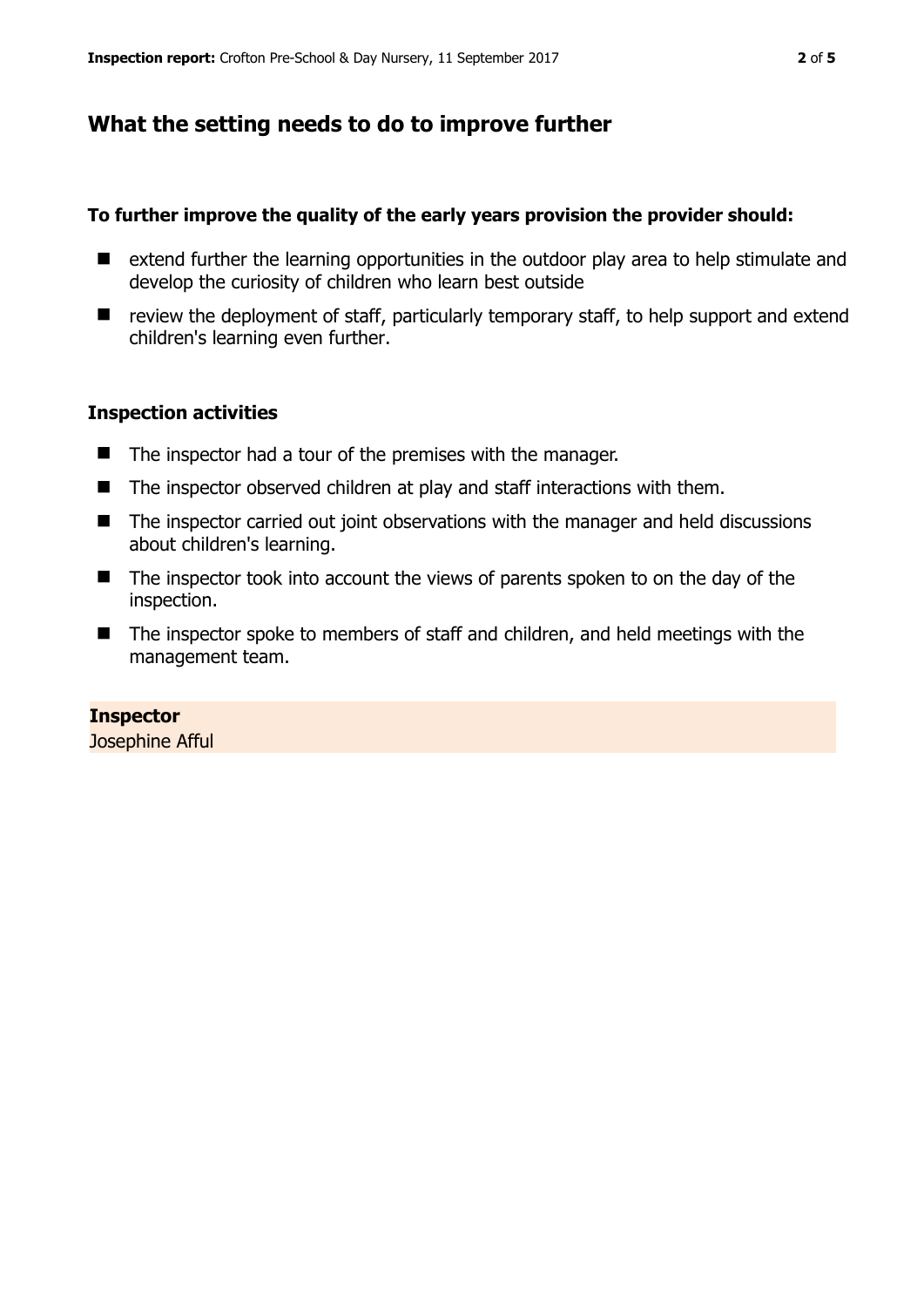# **Inspection findings**

## **Effectiveness of the leadership and management is good**

Leaders effectively track how different groups of children achieve and address any gaps quickly so all children make the best possible progress in their learning. For example, they have identified boys' early writing skills can be extended. They ensure that staff provide exciting opportunities to encourage boys to write, such as on floors and in tunnels. The manager monitors staff practice well and organises regular workshops and training to help develop their knowledge and skills. Staff put what they learn to effective use to improve children's outcomes. For example, recent training in behaviour management has heightened staff knowledge on how to manage children's behaviour positively. This has had significant impact on the way children behave. Safeguarding is effective. Manager and staff have a secure understanding of child protection. They are aware of their duty to prevent children being drawn into situations which put them at significant risk of harm. Staff carry out thorough risk assessment and the manager ensures that all areas of the premises are safe and fit for purpose.

## **Quality of teaching, learning and assessment is good**

Staff use assessment arrangements well to identify, and plan for, children's next steps in learning. They are able to identify gaps in children's learning and plan successfully to close the learning gaps. Staff plan a range of stimulating activities that captures children's interest and supports their imaginative skills. For example, babies become enthused as staff stage a puppet show and sing different rhymes. Toddlers show great enthusiasm as they make dinosaur footprints with cornflour and shaving foam. Opportunities for children to develop their early writing skills are numerous. For example, younger children experiment writing on different surfaces, such as paper and chalkboard. Older children take part in health and safety exercises to record any risks identified in the play areas. This also increases children's awareness of risks and how to stay safe.

#### **Personal development, behaviour and welfare are good**

Children settle well and are eager to explore and learn. They enjoy eating fresh and healthy food and have daily access to outdoor play to support their physical well-being. Staff encourage children to learn about their own and other people's similarities and differences. For example, they encourage children to learn about other cultures and beliefs, and value children's home languages.

#### **Outcomes for children are good**

Children make good progress from their starting points and are motivated to learn. For example, babies move around the play areas confidently, exploring things and finding out how they work. Toddlers display good concentration as they attempt to draw jungle animals. Older children develop a good understanding of mathematical concepts, such as weight and measures. For example, they weigh and estimate the quantity of butter they need to make a cake. Children are well prepared for their future learning, including starting school.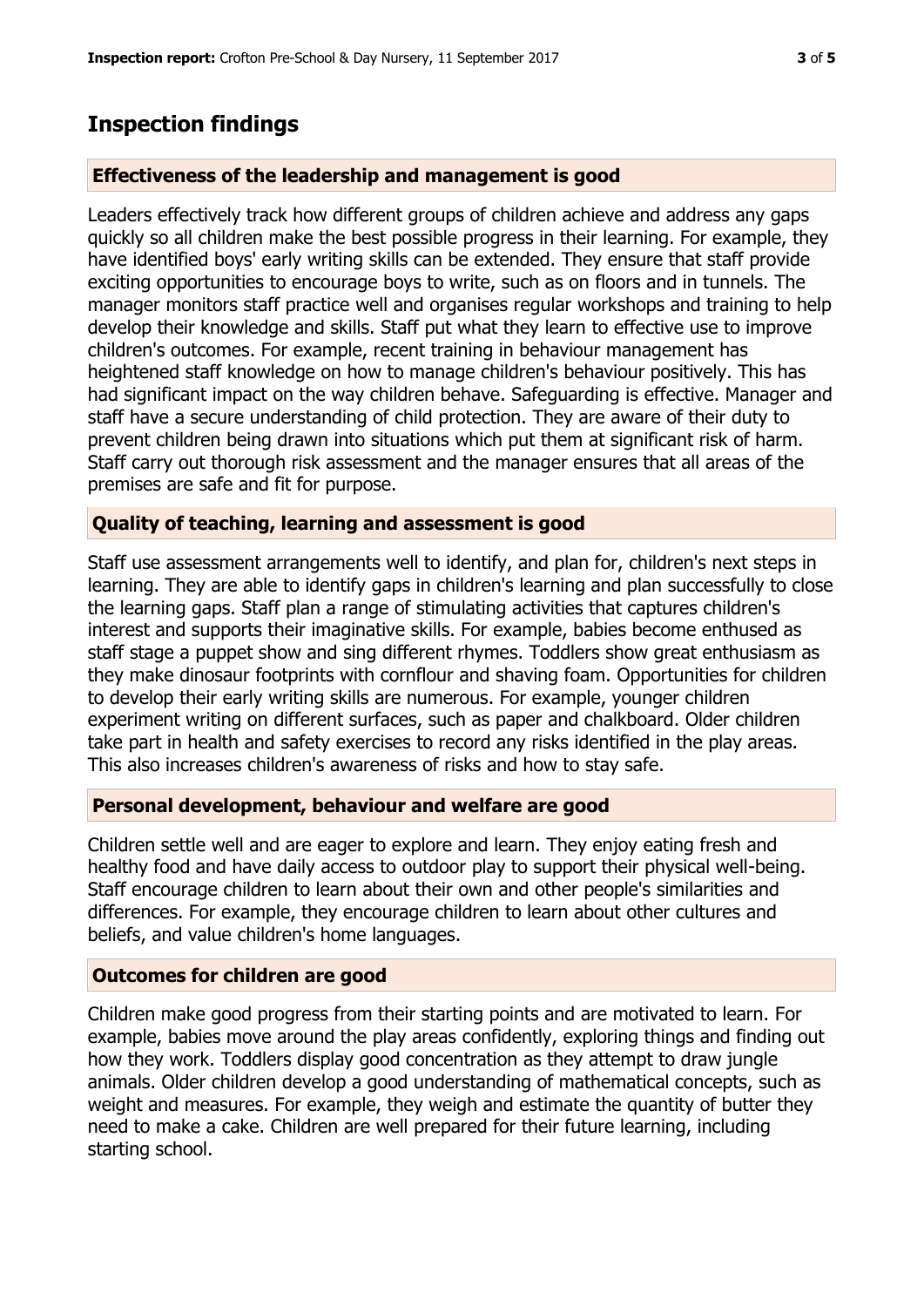# **Setting details**

| Unique reference number                             | EY267210                                                                             |  |
|-----------------------------------------------------|--------------------------------------------------------------------------------------|--|
| <b>Local authority</b>                              | <b>Bromley</b>                                                                       |  |
| <b>Inspection number</b>                            | 1112695                                                                              |  |
| <b>Type of provision</b>                            | Full-time provision                                                                  |  |
| Day care type                                       | Childcare - Non-Domestic                                                             |  |
| <b>Registers</b>                                    | Early Years Register, Compulsory Childcare<br>Register, Voluntary Childcare Register |  |
| Age range of children                               | $0 - 5$                                                                              |  |
| <b>Total number of places</b>                       | 68                                                                                   |  |
| Number of children on roll                          | 87                                                                                   |  |
| Name of registered person                           | <b>Asquith Nurseries Limited</b>                                                     |  |
| <b>Registered person unique</b><br>reference number | RP900811                                                                             |  |
| Date of previous inspection                         | 24 November 2016                                                                     |  |
| <b>Telephone number</b>                             | 01689 873 311                                                                        |  |

Crofton Pre-School & Day Nursery registered in 2003. The nursery is located in Petts Wood, Kent. It is open each weekday from 7.30am to 6.30pm, for 51 weeks of the year. The nursery receives funding to provide free early education for children aged two, three and four years. The nursery employs 27 staff who work directly with the children. Of these, 20 hold relevant childcare qualifications. This includes three members of staff who hold qualifications at level 6.

This inspection was carried out by Ofsted under sections 49 and 50 of the Childcare Act 2006 on the quality and standards of provision that is registered on the Early Years Register. The registered person must ensure that this provision complies with the statutory framework for children's learning, development and care, known as the early years foundation stage.

Any complaints about the inspection or the report should be made following the procedures set out in the guidance 'Complaints procedure: raising concerns and making complaints about Ofsted', which is available from Ofsted's website: www.gov.uk/government/organisations/ofsted. If you would like Ofsted to send you a copy of the guidance, please telephone 0300 123 4234, or email enquiries@ofsted.gov.uk.